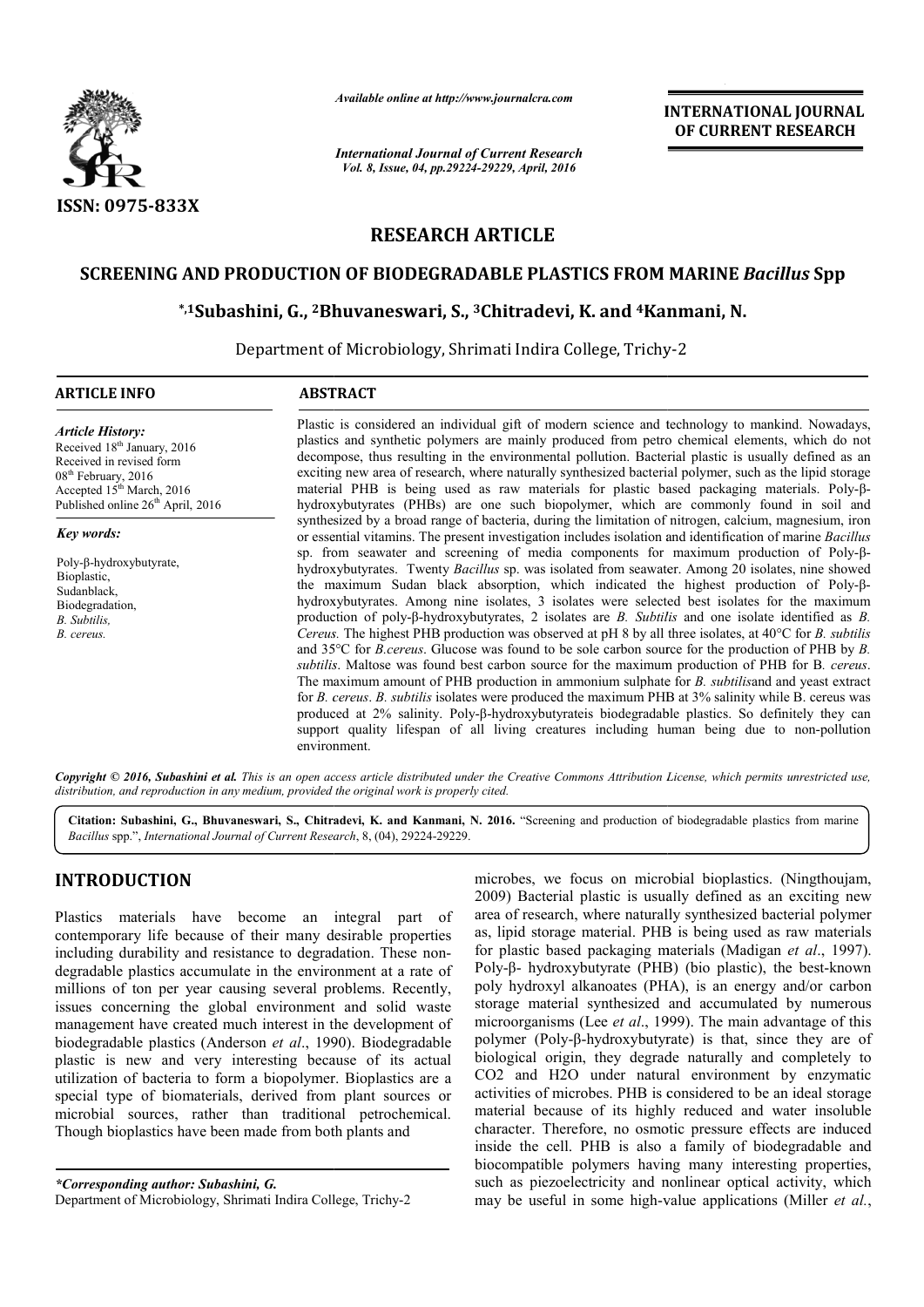1987). Advantages of bioplastics, over petroleum based polymers are thermoplastic or elastic properties with melting points ranging from 40ºC to 180°C and degradation in microbe active environments in 5-6 weeks. The released carbon dioxide and water are absorbed during photosynthesis in nature. PHB is fully biodegradable polyester with the very good barrier properties among various available biopolymers, PHB is highly recommendable, since it shows unique chemical and biological properties and its solubility in acidic solutions makes it easily available for industrial purposes. The maximum production of PHB from soil microorganism helps to reduce the petroleum based plastic products mainly for packaging. Especially, when low density and price are taken into account, the design and the use of products that is reusable, recyclable and compostable. Apart from advantages mentioned above, several reasons can be proposed to explain for selecting PHB producing *Bacillus sp.,* because of its ubiquitous presence in seawater, resistance to heat and ability to germinate and grow in favourable conditions.

# **MATERIALS AND METHODS**

#### **Collection of water sample**

Water sample was collected from the various parts of Tuticorin coastal area ie 1km and 5km away from the seashore in polyethylene plastic bottles

## **Isolation of PHB Producing Organisms from sea water Samples**

Tenml of sea water was mixed in 90 ml sterile distilled water and shaken vigorously for 2 min. The diluted samples were heated at 60ºC for 30 min in water bath. Then the liquid was serially diluted and plated on nutrient agar medium. The plates were incubated at 37°C for 24–48 hrs. The isolated colonies were selected and sub cultured on minimal agar medium for further studies.

## **Qualitative Screening for the Production of PHB using Sudan Black Staining Technique (Williamson and Wilkinson, 1958)**

The isolated bacterial strains were screened for PHB production. As a preliminary step, screening of PHB producers was carried out using viable colony staining technique. The cultures were grown on minimal media supplemented with glucose (2%) as a sole carbon source, incubated at 40ºC for 48hrs. After incubation, the plates were flooded with Sudan black B solution for the detection of microbial intracellular lipid granules and kept undisturbed for 20 minutes.. Viable colony staining technique was selected in order to reveal the different pattern of Sudan black absorption seen on the agar plates such as Maximum, Moderate and Minimum absorption.

## **Preparation of Sudan Black B Solution (parshad** *et al.,* **2001)**

The Sudan Black B solution was prepared by dissolving 0.3 gm of Sudan black B powder in 75 ml of 95% ethanol. The solution was made up to 100 ml with distilled water and mixed

thoroughly and the filtrate was stored for further use. The effective PHB producers were selected the optimization studies.

#### **Quantitative screening for PHB producing isolates**

The selected strains were grown on minimal broth (pH 7) under standard conditions and incubated at 37°C. During incubation, samples were retrieved after every 24 hrs for 4 days (24-72 hrs) to quantify the production of PHB (µg/ml) by chloroform extraction method.

## **Extraction of Poly-β-hydroxybutyrate (Ishizaki and Tanaka, 1991)**

PHB produced from the selected and standard isolates were extracted by the following procedure. About 10ml of the bacterial cultures (24-96 hours) grown in minimal broth was retrieved at an interval of 24 hrs and centrifuged at 10,000 rpm for 10 minutes. The supernatant was discarded and the pellet was suspended with 2.5ml of 4% sodium hypochlorite solution and 2.5ml of chloroform. The pellet suspension was incubated at 30ºC for 1 hour. After incubation, the suspension was centrifuged at 1,500 rpm for 10 minutes. After centrifugation, three phases were obtained. The upper phase consisted of hypochlorite solution which was removed and the middle phase (chloroform containing undisturbed cells) was separated by filtration from the bottom phase (chloroform with PHB). The extracted chloroform phase was used to quantify the production of PHB by measuring the absorbance at 230nm.

## **Estimation of Poly-β-hydroxybutyrate by spectro photometric method**

According to Khanafari *et al.* (2006) the standard curve was derived by preparing the PHB standard solution at different concentration (100-1000µg/ml). About 2ml of concentrated sulphuric acid was added to all the tubes, and kept in boiling water bath for 10 min. for the conversion of PHB into crotonic acid. After cooling, the absorbance was measured at 230 nm using UV spectrophotometer (Systronics 180) and standard graph was plotted. About 2ml of concentrated sulphuric acid was used as blank. Similar procedure was carried out for all the samples. The readings were plotted in standard graph of PHB in the sample were determined.

#### **Optimization of production of PHB**

The selected bacterial isolate was grown in 250 ml conical flasks containing 100 ml MSM broth at different pH (5, 6, 7, 8 and 9), different temperature 25°C, 30°C, 35°C, 40°C and 45°C, different time ranging from 24 to 120 h, different carbon sources like glucose, fructose, sucrose, maltose, starch, cellulose, xylose, mannitol, lactose and galactose at 20g/L concentration, different 'N' sources were used like ammonium sulphate, ammonium chloride, ammonium nitrate, peptone, tryptone and yeast extract, all at 1.0 g/l concentration, the different percentage of NaCl such as 1 to 5%. The flasks were incubated at best pH and temperature for optimum time. After incubation, culture was tested for PHB production.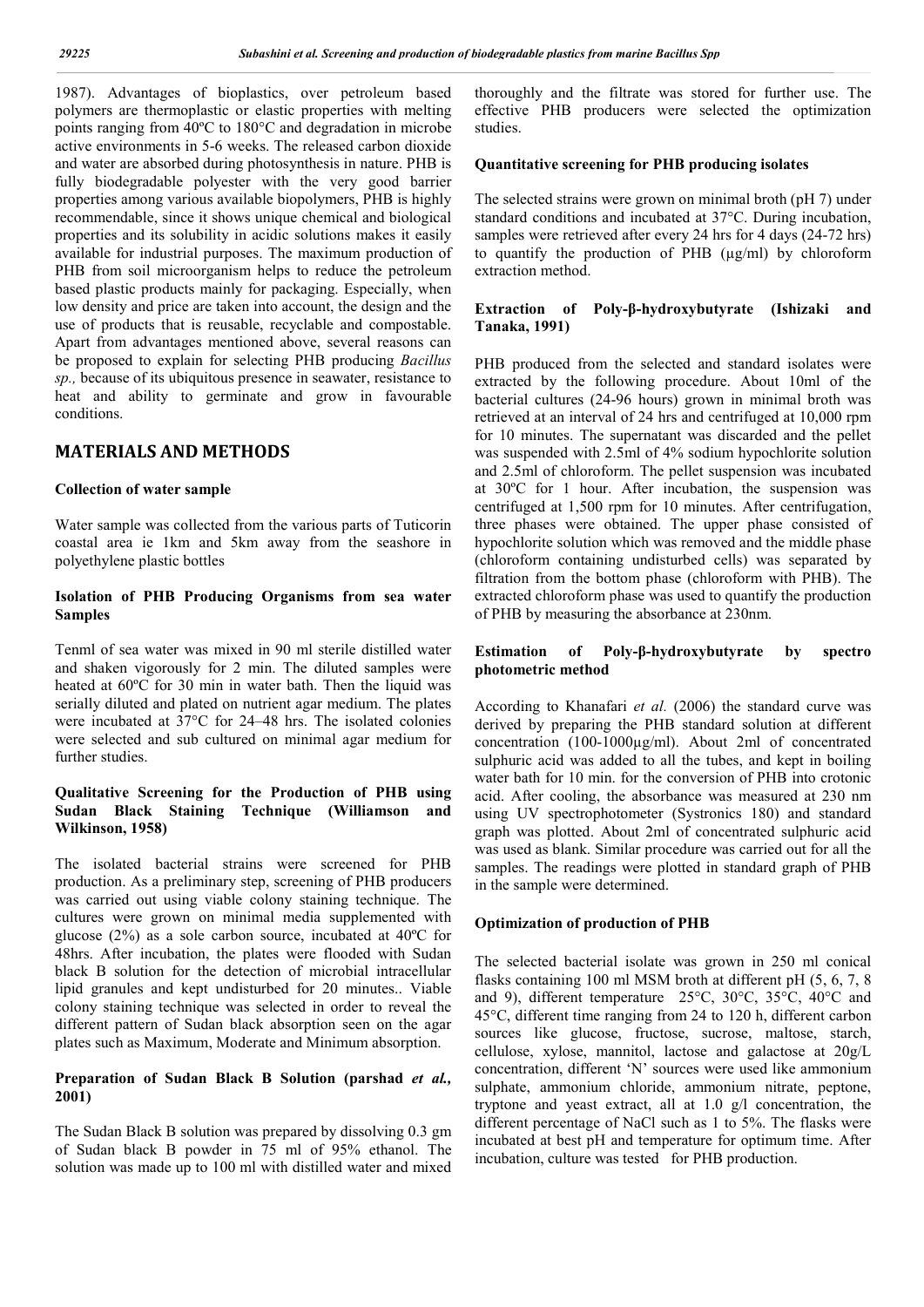# **Selection of significant variable for PHB production**

The significant variable were selected for PHB production by *Bacillus subtilis*T2 using the Plackett–Burman statistical experimental design. This is a very economical design with the run number a multiple of four and comprises of two level screening designs. This design is extremely useful in finding importance of the factors affecting the production of PHB production

## **Statistical analysis of Plackett-Burman Design**

The statistical software package Minitab version 17.0 (Minitab Ltd., Coventry CV3 2TE, UK) was used for analyzing the experimental data. The PB experimental design is based on the first order model using stepwise regression analysis as given in equation 1.

$$
Y = \beta 0 + \Sigma \beta i \ x i \ \dots \ (1)
$$

Where, Y is the response (PHB production),  $\beta_0$  is the model intercept,  $\beta_i$  is variable estimates and  $X_i$  are independent variables. The variables whose confidence levels were higher than 95 % were considered that significantly influences the PHB production.

## **RESULTS**

From analysis, *Bacillus* sp. was isolated from seawater collected at Tuticorin. Twenty *Bacillus* sp. were isolated using the heating method to induce spore germination where the samples were heated at 60°C for 30 min in water bath that were likely to destroy most vegetative bacteria without destroying the spores.

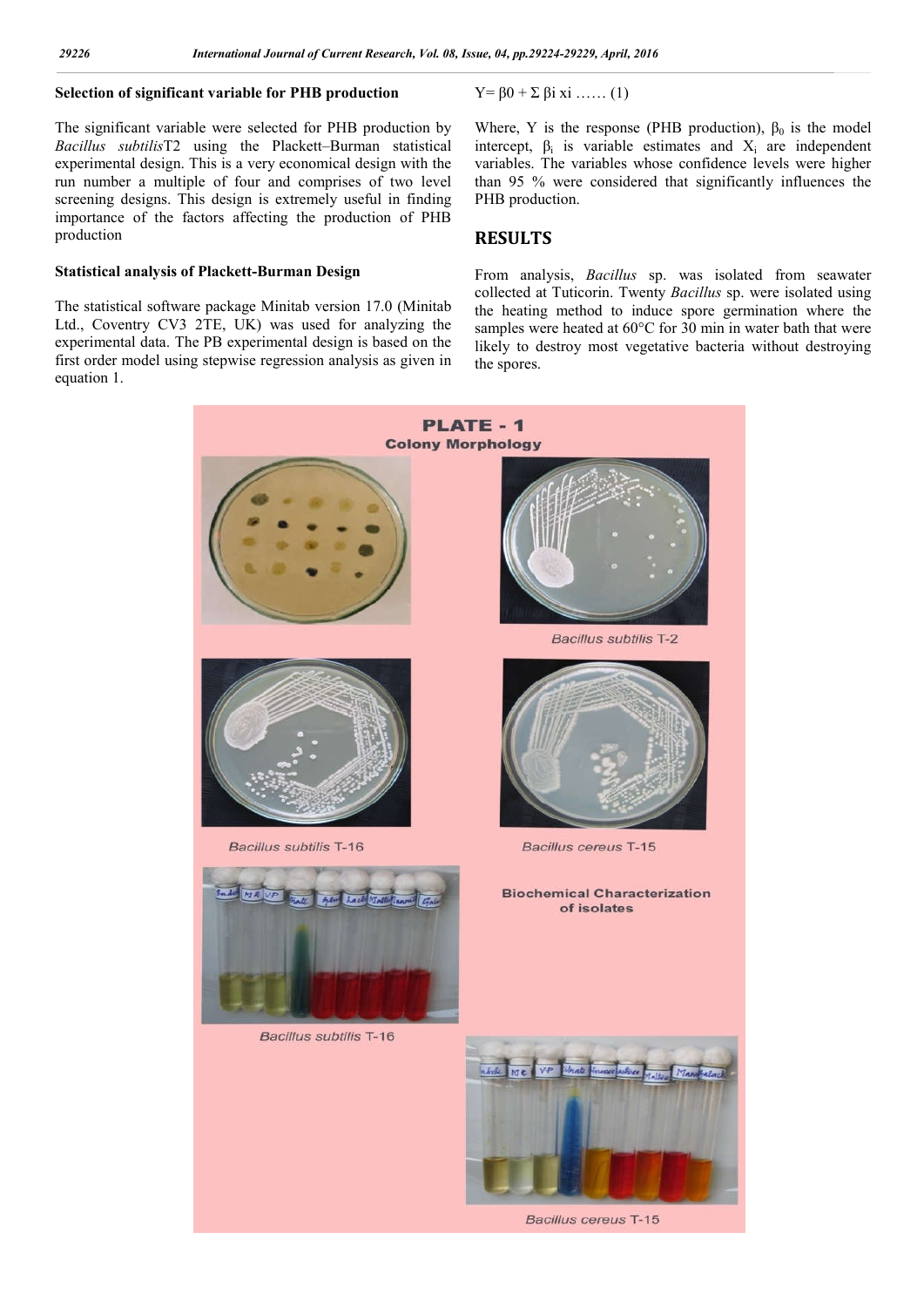j.

#### **Qualitative Screening for PHB Producing Isolates**

#### **Table 1.** Table 2.

| S.No           | Isolates | Sudan black absorption |
|----------------|----------|------------------------|
| $\mathbf{1}$   | $T-1$    | $^{++}$                |
|                | $T-2$    | $^{+++}$               |
| $\frac{2}{3}$  | $T-3$    | $^{+}$                 |
|                | $T-4$    | $^{+++}$               |
| $\frac{4}{5}$  | $T-5$    | $^{++}$                |
| 6              | $T-6$    | $^{+++}$               |
| $\overline{7}$ | $T-7$    | $^{+++}$               |
| 8              | $T-8$    | $^{++}$                |
| 9              | $T-9$    | $^{+}$                 |
| 10             | $T-10$   | $^{+}$                 |
| 11             | $T-11$   | $^{++}$                |
| 12             | $T-12$   | $^{+++}$               |
| 13             | $T-13$   | $^{+}$                 |
| 14             | $T-14$   | $^{+}$                 |
| 15             | $T-15$   | $^{+++}$               |
| 16             | $T-16$   | $^{+++}$               |
| 17             | $T-17$   | $^{++}$                |
| 18             | $T-18$   | $^+$                   |
| 19             | $T-19$   | $^{+++}$               |

| `able |  |
|-------|--|
|-------|--|

| S.No           | Isolates | PHB production $\pm$ SEM ( $\mu$ g/ml) |
|----------------|----------|----------------------------------------|
|                | $T-2$    | $143.00 \pm 2.64575$                   |
| 2              | $T-4$    | $124.67 \pm 1.85592$                   |
| 3              | $T-6$    | $117.00 \pm 1.73205$                   |
| $\overline{4}$ | $T-7$    | $108.00 \pm 1.73205$                   |
| 5              | $T-12$   | $98.67 \pm 1.76383$                    |
| 6              | $T-1.5$  | $158.33 \pm 3.75648$                   |
|                | $T-16$   | $137.00 \pm 2.64575$                   |
| 8              | $T-19$   | $122.33 \pm 2.02759$                   |
| 9              | $T-20$   | $117.00 \pm 2.08167$                   |

SEM- Standard Error Mean

#### **Table 3. Optimization of pH for the production of PHB by**  *Bacillus* **isolates**

| 15                                                                             | T-15   | $^{+++}$ |      |                      |                      | PHB production $\pm$ SEM ( $\mu$ g/ml) |                      |
|--------------------------------------------------------------------------------|--------|----------|------|----------------------|----------------------|----------------------------------------|----------------------|
| 16                                                                             | T-16   | $^{+++}$ | S.No | pH                   | <b>Bacillus</b>      | Bacillus cereus                        | <b>Bacillus</b>      |
| 17                                                                             | $T-17$ | $^{++}$  |      |                      | subtilisT-2          | T-15                                   | subtilisT-16         |
| 18                                                                             | T-18   |          |      |                      |                      |                                        |                      |
| 19                                                                             |        |          |      |                      | $167.00\pm2.08167$   | $124.00 \pm 2.08167$                   | $156.00\pm4.16333$   |
|                                                                                | T-19   | $^{+++}$ |      |                      | $182.33 \pm 1.45297$ | $147.67 \pm 1.76383$                   | $173.67 \pm 2.33333$ |
| 20                                                                             | $T-20$ | $^{+++}$ |      |                      | $212.00 \pm 1.1547$  | $181.67 \pm 1.76383$                   | $190.67 \pm 3.4801$  |
|                                                                                |        |          |      |                      |                      |                                        |                      |
| Growth pattern $(++)$ seen on minimal agar plate showed the maximum absorption |        |          |      | $224.33 \pm 2.60342$ | $204.00\pm4.16333$   | $212.67 \pm 1.76383$                   |                      |
| Growth pattern $(++)$ showed moderate Sudan black absorption                   |        |          |      | $202.00 \pm 2.3094$  | $178.67 \pm 1.45297$ | 198.33±2.02759                         |                      |
| Growth pattern $(+)$ showed less Sudan black absorption                        |        |          |      | $CDM, C_1, 1, 1, 1$  | $\mathbf{r}$         |                                        |                      |

SEM- Standard Error Mean

#### **Table 4. Optimization of temperature for the production of PHB by** *Bacillus* **isolates**

| S.No | Temperature $(^{\circ}C)$ | PHB production $\pm$ SEM ( $\mu$ g/ml) |                             |                               |  |
|------|---------------------------|----------------------------------------|-----------------------------|-------------------------------|--|
|      |                           | <i>Bacillus subtilis</i> T-2           | <i>Bacillus cereus</i> T-15 | <i>Bacillus subtilis</i> T-16 |  |
|      | 25                        | $127.67 \pm 1.45297$                   | $113.00 \pm 1.52753$        | $128.33 \pm 1.66667$          |  |
|      | 30                        | $148.67 \pm 1.33333$                   | 127.67±1.45297              | $137.33 \pm 1.45297$          |  |
|      | 35                        | $192.67 \pm 1.76383$                   | $174.33 \pm 2.33333$        | $165.00 \pm 2.88675$          |  |
|      | 40                        | $226.33\pm1.85592$                     | 162.00 ± 1.52753            | $202.00 \pm 1.52753$          |  |
|      | 45                        | $215.67 \pm 2.33333$                   | 145.67±2.33333              | $182.67 \pm 1.20185$          |  |

SEM- Standard Error Mean



**Figure 1. Optimization of nitrogen sources for the production of PHB by** *Bacillus* **isolates**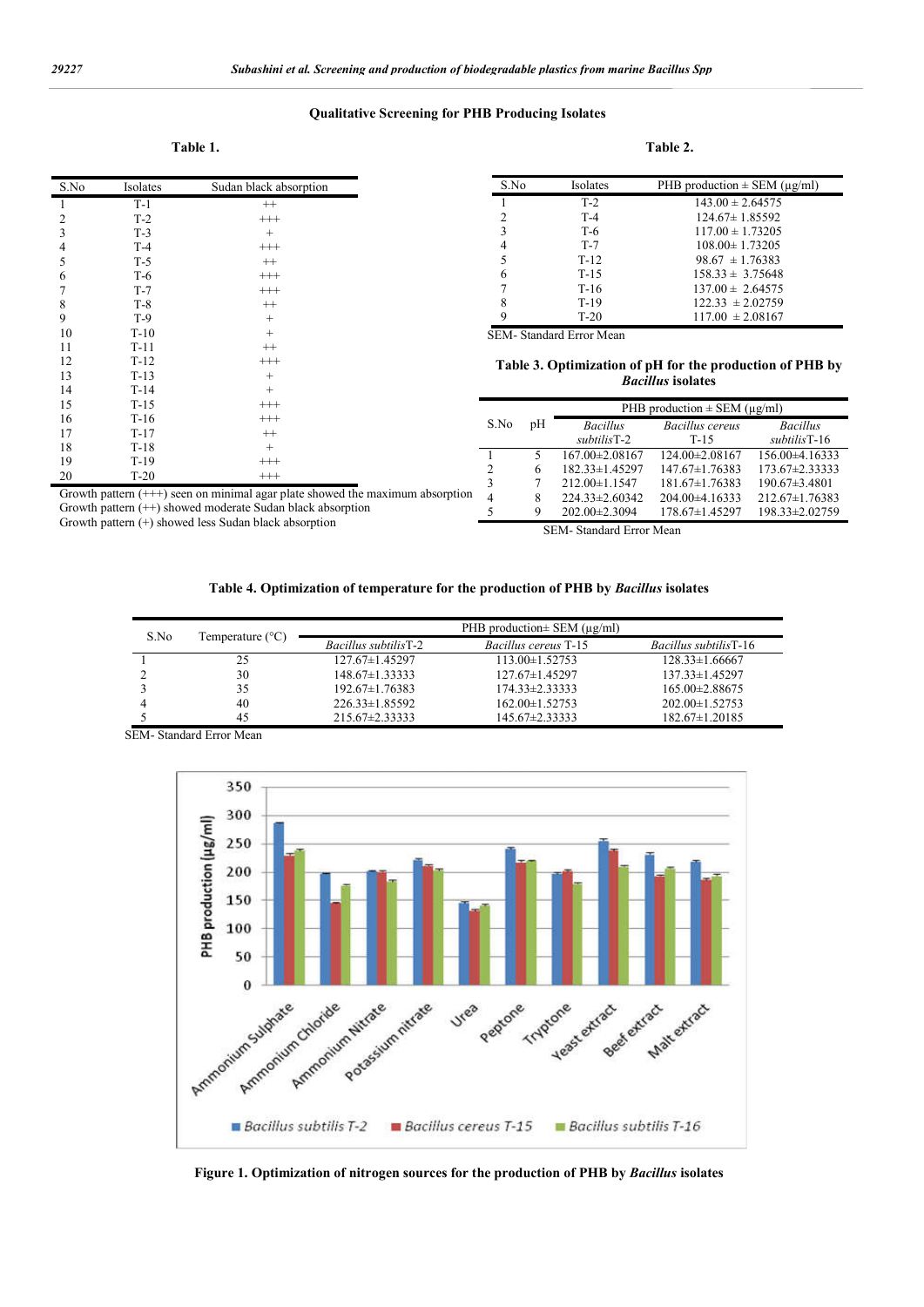| S.No | Carbon source  | PHB production $\pm$ SEM ( $\mu$ g/ml) |                             |                               |  |
|------|----------------|----------------------------------------|-----------------------------|-------------------------------|--|
|      |                | <i>Bacillus subtilis</i> T-2           | <i>Bacillus cereus</i> T-15 | <i>Bacillus subtilis</i> T-16 |  |
|      | Glucose        | $278.67 \pm 2.33333$                   | 227.00±1.1547               | $216.00 \pm 1.73205$          |  |
|      | Fructose       | $153.00 \pm 4.04145$                   | 167.67±1.45297              | 143.00 ± 2.64575              |  |
|      | <b>Sucrose</b> | $281.67 \pm 2.02759$                   | 214.67±2.33333              | 157.00 ± 2.64575              |  |
|      | Maltose        | $194.00 \pm 5.1316$                    | $252.00 \pm 2.3094$         | 182.33±2.02759                |  |
|      | Starch         | $200.67 \pm 1.76383$                   | $201.33 \pm 1.76383$        | 186.67±2.33333                |  |
| 6    | Cellulose      | $232.33 \pm 4.33333$                   | 182.33±2.18581              | $203.00 \pm 2.64575$          |  |
|      | Xylose         | $208.00 \pm 2.3094$                    | 154.00±2.88675              | 194.00 ± 2.88675              |  |
| 8    | Mannitol       | $197.33 \pm 2.90593$                   | $101.33 \pm 1.76383$        | 182.67±2.02759                |  |
|      | Lactose        | $83.00 \pm 2.3094$                     | $208.00 \pm 2.3094$         | 73.33±2.96273                 |  |
| 10   | Galactose      | $176.33 \pm 2.60342$                   | $83.33 \pm 2.4037$          | 164.33±2.02759                |  |

**Table 5. Optimization of carbon sources for the production of PHB by** *Bacillus* **isolates**

SEM- Standard Error Mean



**Figure 2. PHB production on different salinity by** *Bacillus* **isolates**

On Nutrient Agar, the colonies usually were circular with smooth edges, brightness, and yellowish white and were convex. Their size varied from small to 4 mm in diameter. The isolates were designated as, T-1 to T-20. (Plate 1) Among 20 isolates, T-2, T-4, T-6, T-7, T-12, T-15, T-16, T-19 and T-20 showed the maximum Sudan black absorption, which indicated the highest production of Poly-β-hydroxybutyrates. The remaining isolates showed moderate and minimum observation of Sudan block in the medium. Among the nine isolates, T-2, T-15 and T-16 were selected best isolates for the maximum production of poly-β-hydroxybutyrates at the rate of 143.00± 2.64575, 158.33  $\pm$  3.75648 and 137.00  $\pm$  2.64575 respectively by chloroform extraction method. The remaining isolates showed less production of Poly-β-hydroxybutyrates. (Table 1,2). Microscopic and biochemical tests performed on the isolates according to an established protocol for the identification of *Bacillus* species given in the Bergey's Manual of Systematic Bacteriology. All isolates were aerobic with straight rods, motile, endospore forming, gram positive, strongly catalase and oxidase positive. All three isolates showed positive results on urease, indole test while VP and citrate utilization showed negative reaction. MR reaction showed negative with T-2 and T-16 isolates while positive reaction with T-15 isolates. *Bacillus* sp. T-2 and T-16 showed positive results of glucose, galactose, mannitol and xylose

utilization and tentatively identified as *B. subtilis* T-2 and T-16 while *Bacillus* sp. T-15 showed negative results of above said sugar fermentation test except glucose and tentatively identified as *B. cereus* T-15.

The highest PHB production was observed at pH 8 by *B. subtilis*T-2(224.33±2.60342 µg/ml), followed by *B. cereus* T-15 (212.67±1.76383µg/ml) and *B. subtilis* T-16 (204.00±4.16333 µg/ml).(table3,4) The highest PHB production was observed at 40°C for *B. subtilis* T-2 (226.33±1.85592 µg /ml) and *B. subtilis* T-16 (202.00±1.52753µg /ml) and at 35°C for *B. cereus* T-15 (174.33±2.33333µg /ml). The higher PHB production occurred at  $2<sup>nd</sup>$ days for *B. subtilis*T-2 (372.33 $\pm$ 1.20185  $\mu$ g/ml) and *B.cereus* T-15(287.67±1.85592µg/ml) and at 3rdfor *B. subtilis*T-16 (320.33±1.45297µg/ml). After those periods, PHB production was decreased.

Glucose was found to be sole carbon source for the production of PHB by both *B. subtilis* T-2 and T-16 at the rate of 278.67± 2.33333 and 216.00±1.73205 µg/ml respectively. Maltose was found best carbon source for the maximum production of PHB for B*. cereus* T-15 (252.00±2.3094 µg/ml).(table5) The maximum amount of PHB production in ammonium sulphate for *B. subtilis*T-2 (287.00±1.52753 µg/ml) and *B. subtilis* T-16